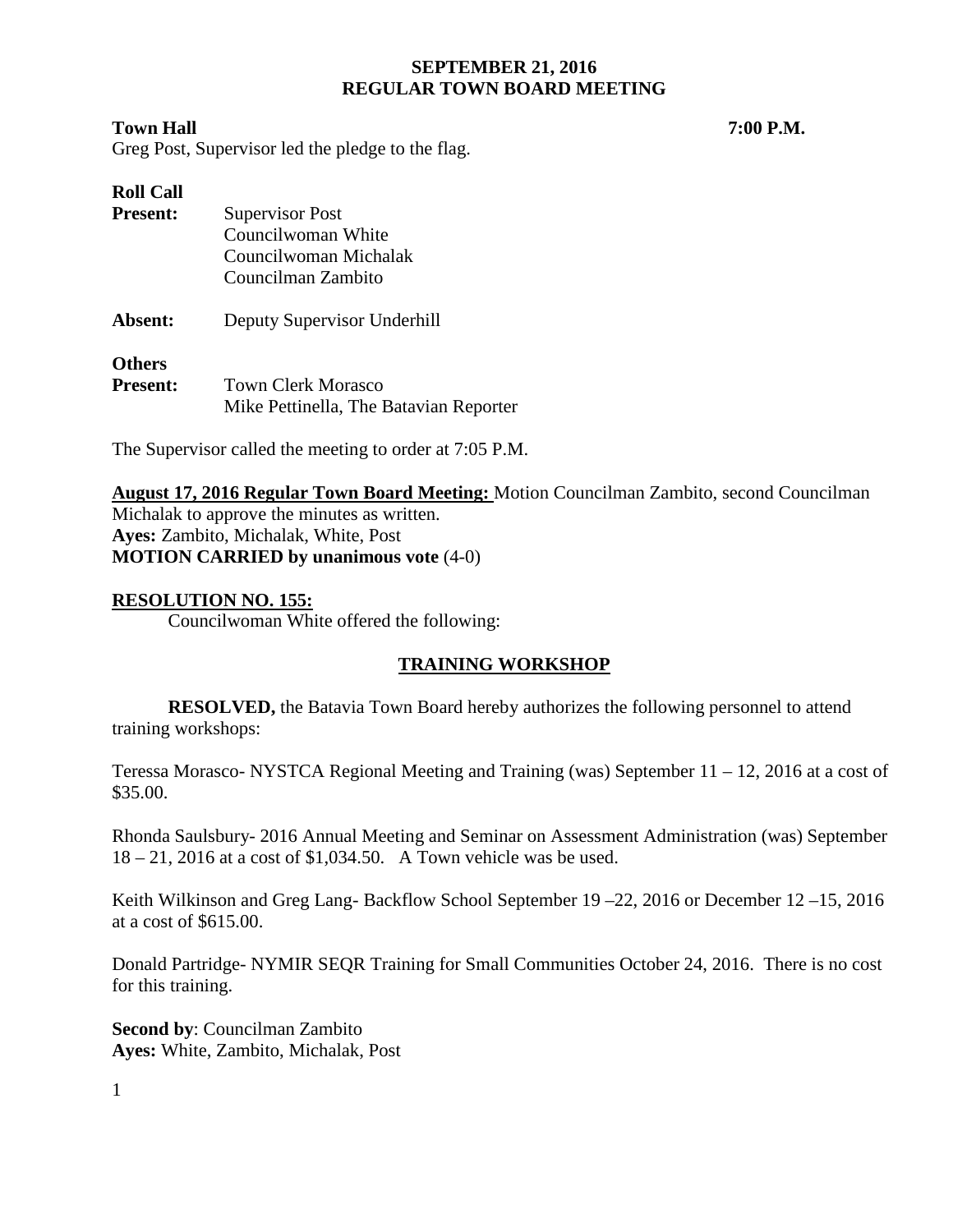#### **APPROVED by unanimous vote** (4-0)

#### **RESOLUTION NO. 156:**

Supervisor Post offered the following:

#### **APPOINTMENT TO ASSESSMENT BOARD OF REVIEW**

**WHEREAS**, Nathan Call's term on the Assessment Board of Review expires September 30, 2016 and wishes to be re-appointed to the Assessment Board of Review.

#### **NOW, THEREFORE, BE IT**

**RESOLVED,** the Batavia Town Board hereby re-appoints Nathan Call, 8057 Lewiston Road, Batavia, New York, to the Town of Batavia Assessment Board of Review, commencing October 1, 2016 and expiring September 30, 2021; and be it further

**RESOLVED,** said member appointed is subject to completing the required training within each calendar year; and be it further

**RESOLVED,** if the training is incomplete, the Town Board will consider the position vacant and re-advertise to fill the vacancy.

**Second by: Councilwoman White Ayes:** Post, White, Michalak, Zambito **APPROVED by unanimous vote** (4-0)

#### **RESOLUTION NO. 157:**

Councilwoman Michalak offered the following:

## **RESOLUTION TO INTRODUCE PROPOSED LOCAL LAW NO. 3 of 2016 AND TO SCHEDULE A PUBLIC HEARING**

**WHEREAS**, the Town Board of the Town of Batavia, New York desires to consider adopting legislation to override the limit on the amount of real property taxes that may be levied by the Town of Batavia pursuant to General Municipal Law § 3-c, and to allow the Town of Batavia to adopt a town budget for fiscal year 2017 that requires a real property tax levy in excess of the tax levy limit, also known as Town of Batavia Local Law No. 3 of 2016.

**NOW, THEREFORE, BE IT RESOLVED** by the Town Board of the Town of Batavia, New York that proposed Local Law No. 3 of 2016 entitled "A Local Law to Override the Tax Levy Limit Established in General Municipal Law § 3-c for Fiscal Year 2017", which proposed Local Law is now in its final form as appears by a copy thereof hereto attached, be and the same hereby is introduced for adoption; and

**BE IT FURTHER RESOLVED** that said proposed Local Law be laid upon the desks of the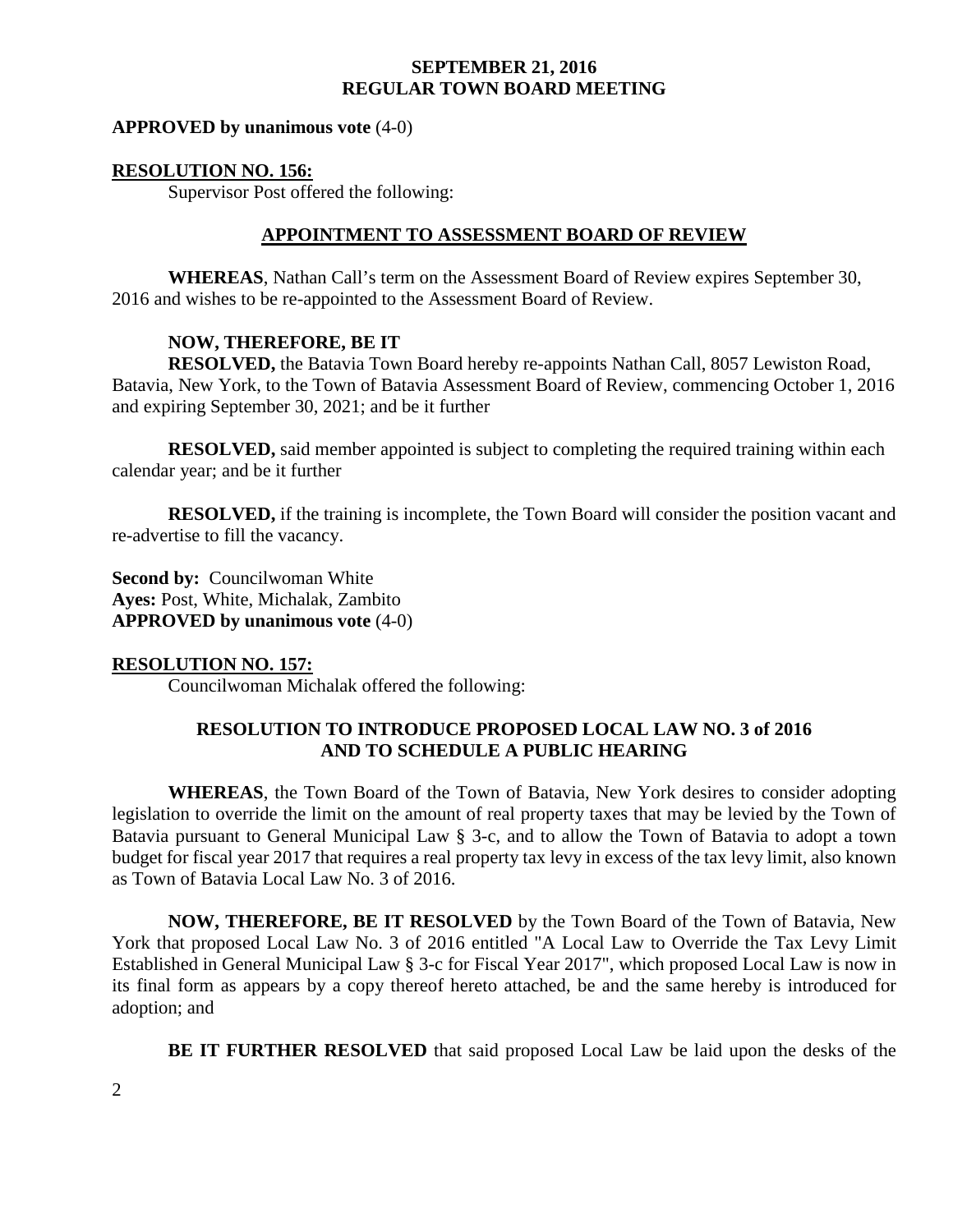members of this Town Board on this date and remain there and a copy thereof be kept on file in the office of the Town Clerk until October 19, 2016, and that a public hearing be held before this Town Board on the 19th day of October, 2016 at 7:00 p.m. at the Batavia Town Hall, 3833 West Main Street Road, Batavia, New York, on the advisability of enacting said proposed Local Law; and

**BE IT FURTHER RESOLVED** that a copy of said proposed Local Law be mailed to each member of the Town Board not in attendance at this meeting in a postpaid, properly addressed and securely closed envelope in a post box within the Town of Batavia, New York not less than ten (10) calendar days, exclusive of Sunday, prior to the date of said public hearing; and

**BE IT FURTHER RESOLVED** that the Town Clerk shall cause notice of said public hearing to be published once in The Daily News at least five (5) days prior to the date of said public hearing, which notice shall contain the time and place of said hearing, the title and purpose thereof, as well as a statement that a copy of said proposed Local Law is on file in the Town Clerk's Office.

**Second by:** Councilman Zambito **Ayes:** Michalak, Zambito, White, Post **APPROVED by unanimous vote** (4-0)

### **NOTICE OF PUBLIC HEARING BY THE TOWN BOARD**

# **OF THE TOWN OF BATAVIA, NEW YORK TO CONSIDER ADOPTING A PROPOSED LOCAL LAW**

**PUBLIC NOTICE** is hereby given that there has been presented to the Town Board of the Town of Batavia, New York on the 21<sup>st</sup> day of September, 2016, proposed Local Law No. 3 of 2016 entitled "A Local Law to Override the Tax Levy Limit Established in General Municipal Law § 3-c for Fiscal Year 2017". Said Local Law will allow the Town of Batavia to override the limit on the amount of real property taxes that may be levied, pursuant to General Municipal Law § 3-c, and to allow the Town of Batavia to adopt a town budget for fiscal year 2017 that requires a real property tax levy in excess of the tax levy limit.

**PLEASE TAKE FURTHER NOTICE** that on 19<sup>th</sup> day of October, 2016, at 7:00 o'clock in the afternoon of that day the Town Board of the Town of Batavia, New York will conduct a public hearing at the Batavia Town Hall located at 3833 West Main Street Road, in the Town of Batavia, New York, for the purpose of considering the advisability of enacting said proposed Local Law, at which time and place all persons interested will be heard.

A copy of said proposed Local Law is on file at the office of the Batavia Town Clerk, 3833 West Main Street Road, Batavia, New York and is open for inspection during regular Office hours.

Dated: Batavia, New York September 21, 2016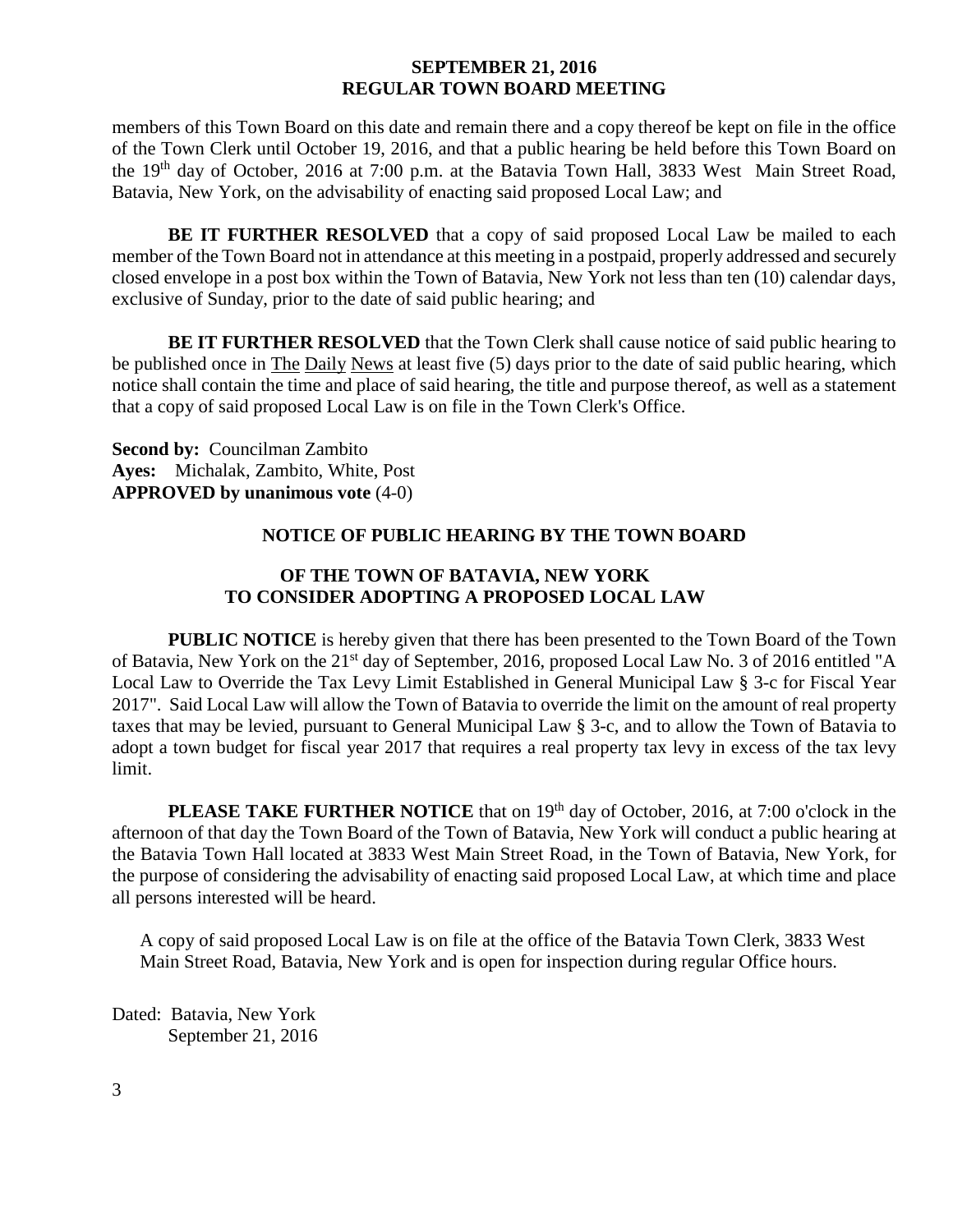Teressa M. Morasco, Town Clerk Town of Batavia, New York

\_\_\_\_\_\_\_\_\_\_\_\_\_\_\_\_\_\_\_\_\_\_\_\_\_\_\_\_\_\_\_\_\_\_\_\_\_

# **RESOLUTION NO. 158:**

Councilman Zambito offered the following:

## **RESOLUTION TO RE-APPOINT ENGINEER TECHNICIAN**

**WHEREAS,** Joseph Neth served the Town of Batavia as Engineer Technician on a full-time basis, prior to leaving to further his studies, from March 1, 2010 to August 25, 2015 and most recently on a part-time basis, and

**WHEREAS,** the Town of Batavia desires to re-appoint Joseph Neth to the position of full-time Engineer Technician, effective September 22, 2016; and

**WHEREAS,** Joseph Neth satisfies the requirements and qualifications of the position of Engineer Technician; and

**WHEREAS,** it is anticipated that the appointment of Joseph Neth to the position of Engineer Technician will most effectively ensure the provision of necessary services to the Town and its residents.

## **NOW THEREFORE, BE IT**

**RESOLVED,** the Batavia Town Board hereby re-appoints Joseph Neth to the position of fulltime Engineer Technician, effective September 22, 2016, at an hourly rate of \$19.23 and vacation benefits will be calculated based on his previous years' of service.

**Second by: Councilwoman Michalak Ayes:** Zambito, Michalak, White, Post **APPROVED by unanimous vote** (4-0)

#### **RESOLUTION NO. 159:**

Councilwoman White offered the following:

# **RESOLUTION TO APPROVE A THIRD AMENDED JOINT ASSESSMENT SERVICES AGREEMENT WITH THE TOWNS OF LEROY AND PAVILION**

**WHEREAS**, the Town of LeRoy, (hereinafter "LeRoy"), the Town of Pavilion, (hereinafter "Pavilion") and the Town of Batavia, (hereinafter "Batavia"), entered into a contract entitled "Towns of Batavia, LeRoy, and Pavilion Joint Assessment Services Agreement", dated January 23, 2014, and

4 **WHEREAS**, all three Towns desire to continue this relationship, allowing Batavia to provide assessment services to LeRoy and Pavilion, and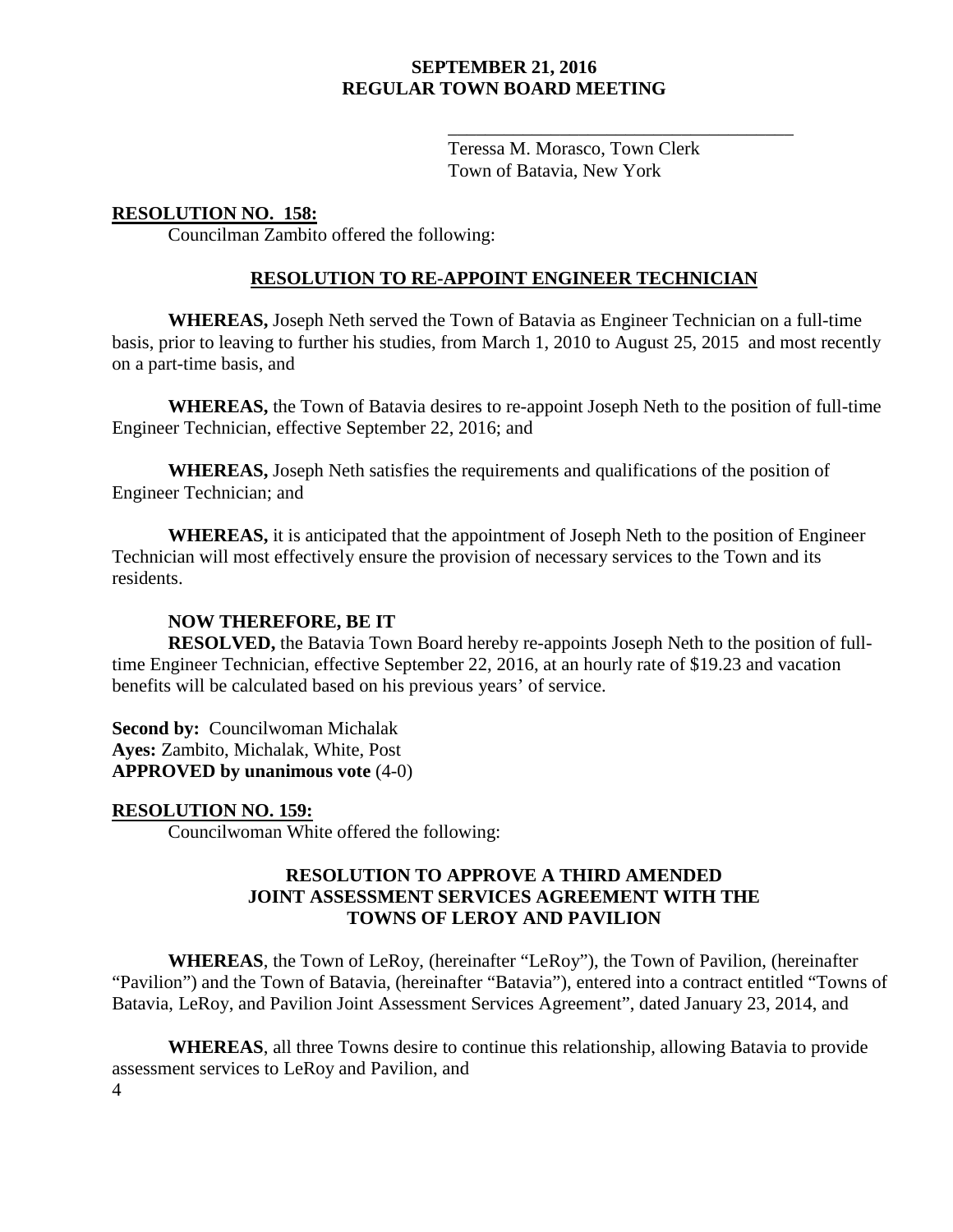**WHEREAS**, Batavia has determined that it continues to have the ability to provide these services by continuing to make available part-time personnel to assist the Batavia Town Assessor, and

**WHEREAS**, the Batavia Town Assessor and any other personnel employed by Batavia will be and will continue to be during the term of this Agreement fully qualified as required by law to provide assessment services.

**NOW, THEREFORE, BE IT RESOLVED** by the Town Board of the Town of Batavia, New York, that a proposed "Third Amended Towns of Batavia, LeRoy and Pavilion Joint Assessment Services Agreement", a copy of which shall be annexed hereto and made part of the Town Board Minutes, is hereby approved and the Town Supervisor is authorized and directed to sign this Agreement on behalf of the Town of Batavia; and; be it further

**RESOLVED** that the Town Supervisor is hereby authorized and directed to use Town funds for compensation and expenses necessary to implement this Agreement, not to exceed the total sum of \$47,960.00, which is the amount to be paid by the Town of LeRoy to the Town of Batavia, pursuant to this Agreement, with a contribution from the Town of Pavilion to be remitted to the Town of LeRoy.

**Second by: Councilwoman Michalak Ayes:** White, Michalak, Zambito, Post **APPROVED by unanimous vote** (4-0)

# **THIRD AMENDED TOWNS OF BATAVIA, LEROY AND PAVILION JOINT ASSESSMENT SERVICES AGREEMENT**

**THIS AGREEMENT** made the day of 301, by and between the **TOWN OF BATAVIA**, a municipal corporation organized and existing under the Laws of the State of New York, having its principal office located at 3833 West Main Street Road, Batavia, New York 14020, (hereinafter referred to as "Batavia"); the **TOWN OF LEROY**, a municipal corporation organized and existing under the Laws of the State of New York, having its principal office located at 48 Main Street, LeRoy, New York 14482, (hereinafter referred to as "LeRoy"); and the **TOWN OF PAVILION**, a municipal corporation organized and existing under the Laws of the State of New York, having its principal office located at 1 Woodrow Drive, Pavilion, New York 14525, (hereinafter referred to as "Pavilion").

**WHEREAS**, pursuant to Article 5-G of the General Municipal Law, the three Towns are authorized to enter into an inter-municipal cooperative agreement for the provision of tax assessment services, and

**WHEREAS**, Batavia currently is employing an Assessor fully qualified to provide all assessment services as required by law, and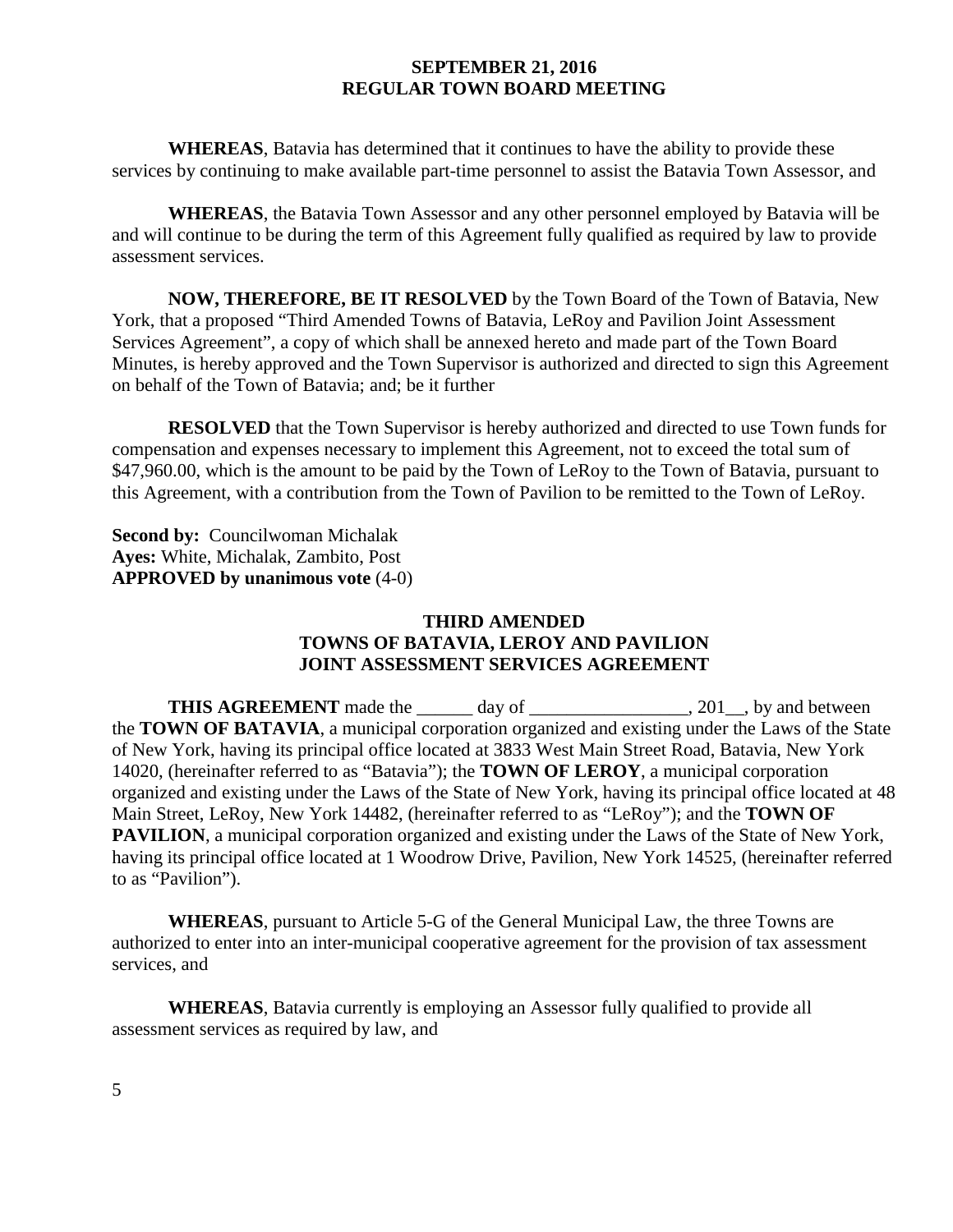**WHEREAS**, Batavia intends to continue to maintain the position of Assessor and to provide any support staff necessary to assist her/him to perform assessment duties in the Towns of Batavia, LeRoy and Pavilion.

**NOW, THEREFORE**, in consideration of the mutual covenants and agreements contained herein, it is agreed as follows:

1. Batavia agrees to provide assessment services to both LeRoy and Pavilion, and shall provide qualified individuals to perform said duties outlined herein. The person appointed as Assessor must satisfy the minimum qualification standards for real property assessors established by the State Board of Real Property Services.

2. The Assessor provided by Batavia shall be responsible for assessing all parcels of real property located in Batavia, LeRoy and Pavilion for the purposes of taxation and special ad valorem levies for town, county, special district and school district. The Assessor shall also oversee all other duties as required for assessors by the Real Property Tax Law and the rules of the State Board of Real Property Services. All real property shall be assessed at the same uniform percentage of market value in all of the assessing units participating in the Agreement throughout the term of the Agreement. Such percentage of market value shall be annually printed on the tentative assessment rolls for the participating assessing units.

3. The dates applicable to the assessment process in each municipality, including taxable status date, and the dates for the filing of the tentative and final assessment rolls, shall be the same.

4. The Assessor personally and/or by employees under his/her direction shall be present for office hours in the LeRoy Town Hall for a total of 22 hours per week; as well as in the Pavilion Town Hall for a total of 4 hours per week. The dates and times of these office hours shall be mutually agreed upon by and between the Town of Batavia and the Towns of LeRoy and Pavilion, respectively.

5. The Assessor and any support staff shall for all purposes be deemed employees of Batavia. The Assessor and any support staff shall not in any way be construed as employees of either LeRoy or Pavilion. Batavia shall pay the salary and make employer's contributions for retirement, social security, health insurance, worker's compensation, unemployment and other similar benefits for the Assessor, as well as for any other individuals employed by Batavia to fulfill the terms and conditions of this Agreement as support staff.

6. Batavia shall indemnify and hold LeRoy and Pavilion harmless from any claims made against LeRoy and Pavilion by the Assessor, or any third party, arising out of any acts of misfeasance, malfeasance, or non-feasance by the Assessor and/or any support staff in the performance of his/her duties while working for Batavia, including costs of settling any action and reasonable attorney's fees for defense. LeRoy and Pavilion shall indemnify and hold Batavia harmless from any claims made against Batavia by the Assessor, or any third party, arising out of any acts of misfeasance, malfeasance, or non-feasance by the Assessor and/or any support staff in the performance of his/her duties while working for LeRoy or Pavilion, respectively, including costs of settling any action and reasonable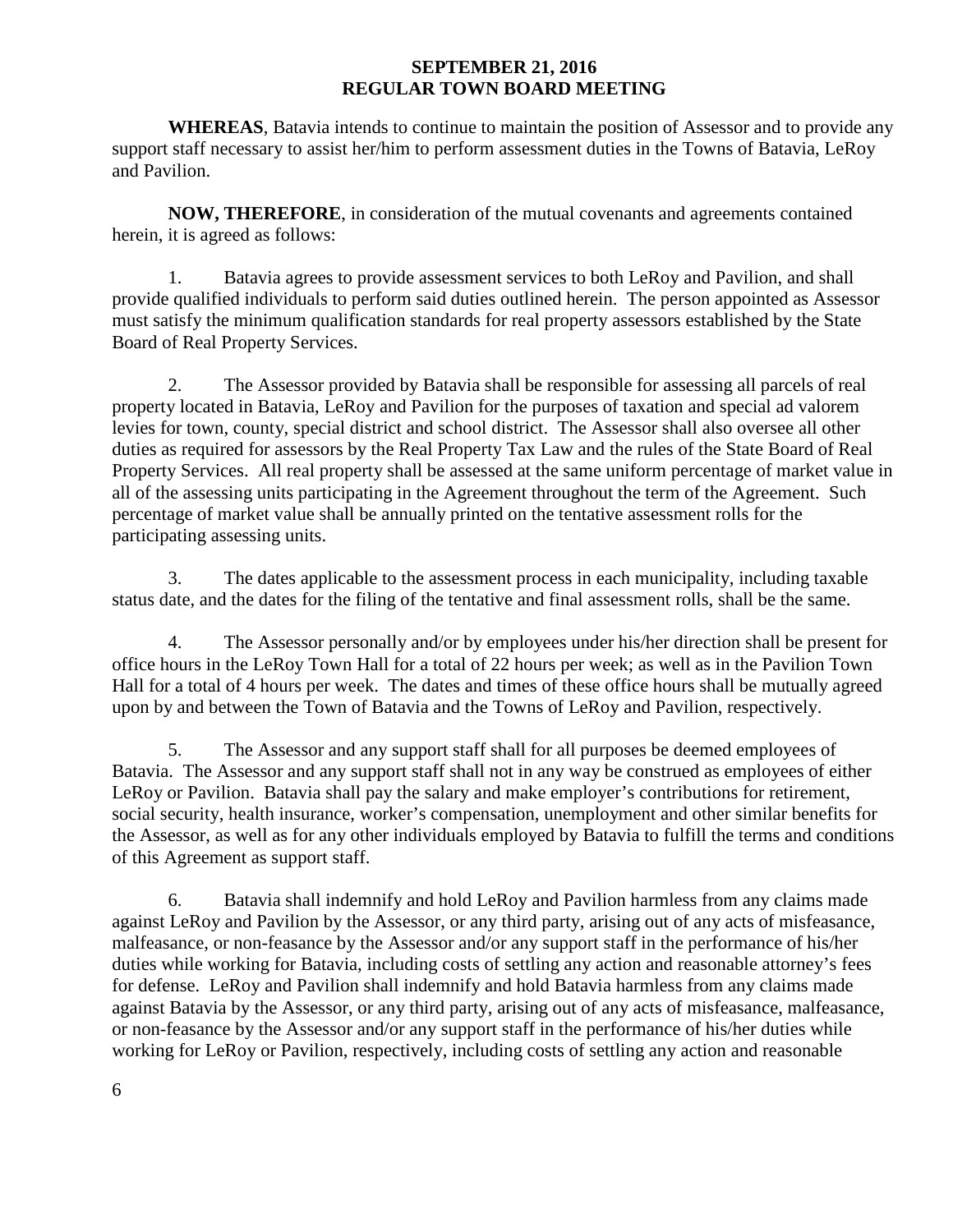attorney's fees for defense. Each party will provide the others with timely notice of any claims and shall fully cooperate with each other to defend the same.

7. Batavia shall pay all costs and expenses relating to defending any assessment challenge brought in its jurisdiction and LeRoy and Pavilion shall each pay all costs and expenses related to defending any assessment challenge brought in its respective jurisdictions.

8. The terms and conditions of this Agreement shall be effective on October 18, 2016, and shall end on October 17, 2017. In order to allow all three municipalities to make alternative arrangements for assessment duties, if necessary, the rights and duties of all parties shall not extend beyond the termination date, unless on or before August 17, 2017, Batavia, LeRoy and Pavilion enter into an additional Agreement to renew or extend this contractual arrangement upon mutually agreed upon terms and conditions.

9. It is agreed that the effective date of this Agreement shall be retroactive to October 18, 2016, and all acts and conduct by, and on behalf of, any of the three parties from October 18, 2016, until the complete execution of this Agreement, are hereby deemed to be pursuant to the terms and conditions herein, and are hereby ratified by the three Towns.

10. In consideration and for compensation for the services set forth herein, LeRoy shall pay to Batavia the total sum of \$48,949.00 for this Agreement. This sum shall be paid in two installments of \$24,459.50 on or before March 1, 2017, and \$24,459.50 on or before September 1, 2017. Pavilion will pay to LeRoy the total sum of \$8,665.00 for this Agreement to be paid in two installments of \$4,332.50 on or before March 1, 2017, and \$4,332.50 on or before September 1, 2017.

11. In the event that the current Town of Batavia Assessor shall resign or otherwise is no longer able to provide assessment services to Batavia, then LeRoy and Pavilion, at their sole option and discretion, may terminate this Agreement with at least ninety (90) days prior written notice to Batavia and thereafter, this Agreement shall be null and void.

12. There are no other agreements or understandings, either oral or written, by and among the parties affecting this Agreement. No changes, additions or deletions of any portions of this Agreement shall be valid or binding upon the parties hereto unless the same is approved in writing by the parties.

**IN WITNESS WHEREOF**, the parties have hereunto set their hands and seals the day and year first above written.

TOWN OF BATAVIA

By: Gregory H. Post, Town Supervisor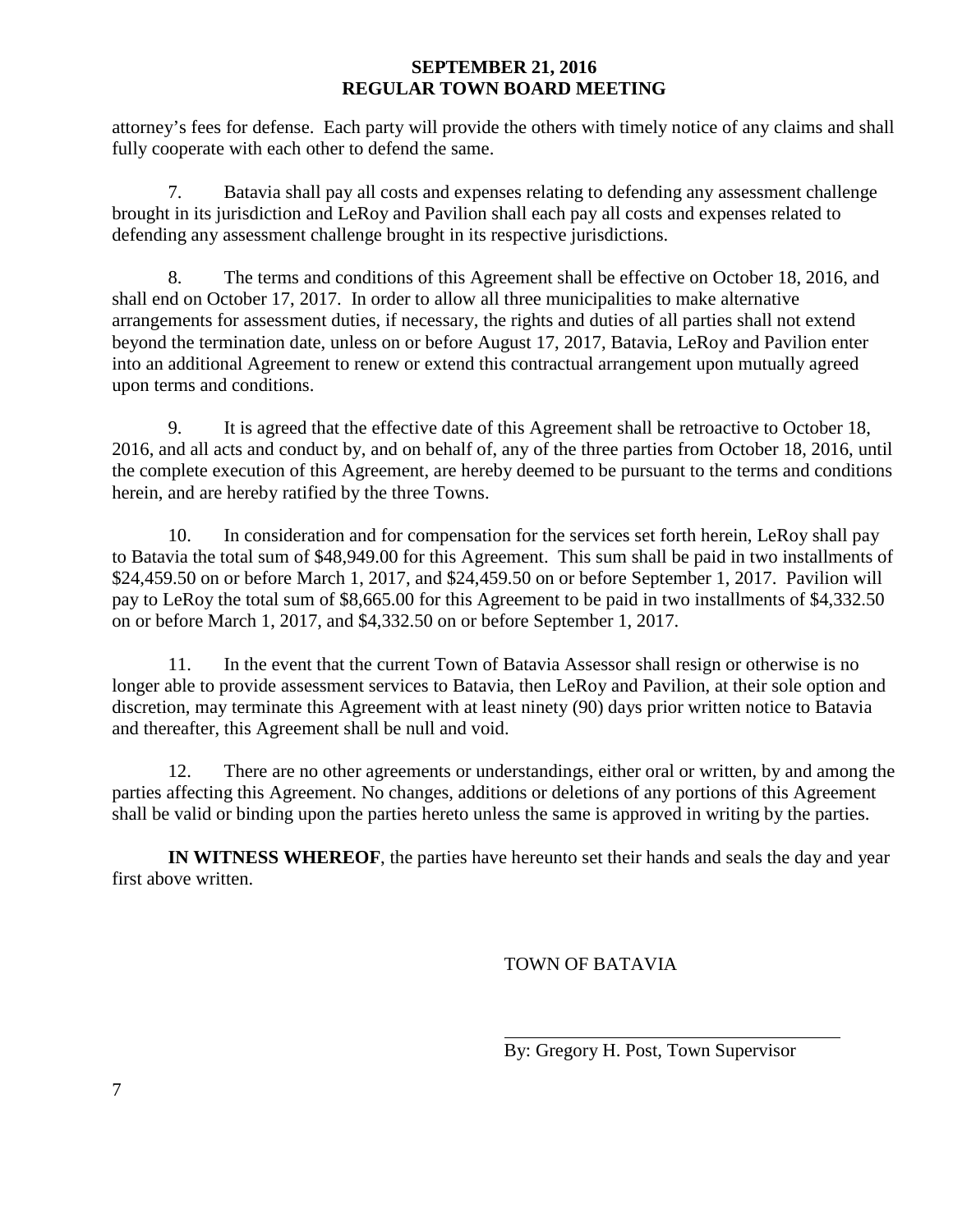TOWN OF LEROY

By: Stephen R. Barbeau, Town Supervisor

TOWN OF PAVILION

 $\overline{\phantom{a}}$  , where  $\overline{\phantom{a}}$  , where  $\overline{\phantom{a}}$  ,  $\overline{\phantom{a}}$  ,  $\overline{\phantom{a}}$  ,  $\overline{\phantom{a}}$  ,  $\overline{\phantom{a}}$  ,  $\overline{\phantom{a}}$  ,  $\overline{\phantom{a}}$  ,  $\overline{\phantom{a}}$  ,  $\overline{\phantom{a}}$  ,  $\overline{\phantom{a}}$  ,  $\overline{\phantom{a}}$  ,  $\overline{\phantom{a}}$  ,  $\overline{\phantom{a}}$  ,

 $\overline{\phantom{a}}$  , where  $\overline{\phantom{a}}$  , where  $\overline{\phantom{a}}$  ,  $\overline{\phantom{a}}$  ,  $\overline{\phantom{a}}$  ,  $\overline{\phantom{a}}$  ,  $\overline{\phantom{a}}$  ,  $\overline{\phantom{a}}$  ,  $\overline{\phantom{a}}$  ,  $\overline{\phantom{a}}$  ,  $\overline{\phantom{a}}$  ,  $\overline{\phantom{a}}$  ,  $\overline{\phantom{a}}$  ,  $\overline{\phantom{a}}$  ,  $\overline{\phantom{a}}$  ,

By: Theron E. Howard, Town Supervisor

State of New York} County of Genesee}ss.

On this \_\_\_\_\_\_ day of \_\_\_\_\_\_\_\_\_\_\_\_\_\_\_\_\_\_\_\_, 201\_\_, before me, the undersigned, personally appeared Gregory H. Post, personally known to me or proved to me on the basis of satisfactory evidence to be the individual whose name is subscribed to the within instrument and acknowledged to me that he/she executed the same in his/her capacity, and that by his/her signature on the instrument, the individual, or the person upon behalf of which the individual acted, executed the instrument.

Notary Public

State of New York} County of Genesee}ss.

On this  $\frac{1}{\sqrt{2}}$  day of  $\frac{1}{\sqrt{2}}$  day of  $\frac{1}{\sqrt{2}}$ , before me, the undersigned, personally appeared Stephen R. Barbeau, personally known to me or proved to me on the basis of satisfactory evidence to be the individual whose name is subscribed to the within instrument and acknowledged to me that he/she executed the same in his/her capacity, and that by his/her signature on the instrument, the individual, or the person upon behalf of which the individual acted, executed the instrument.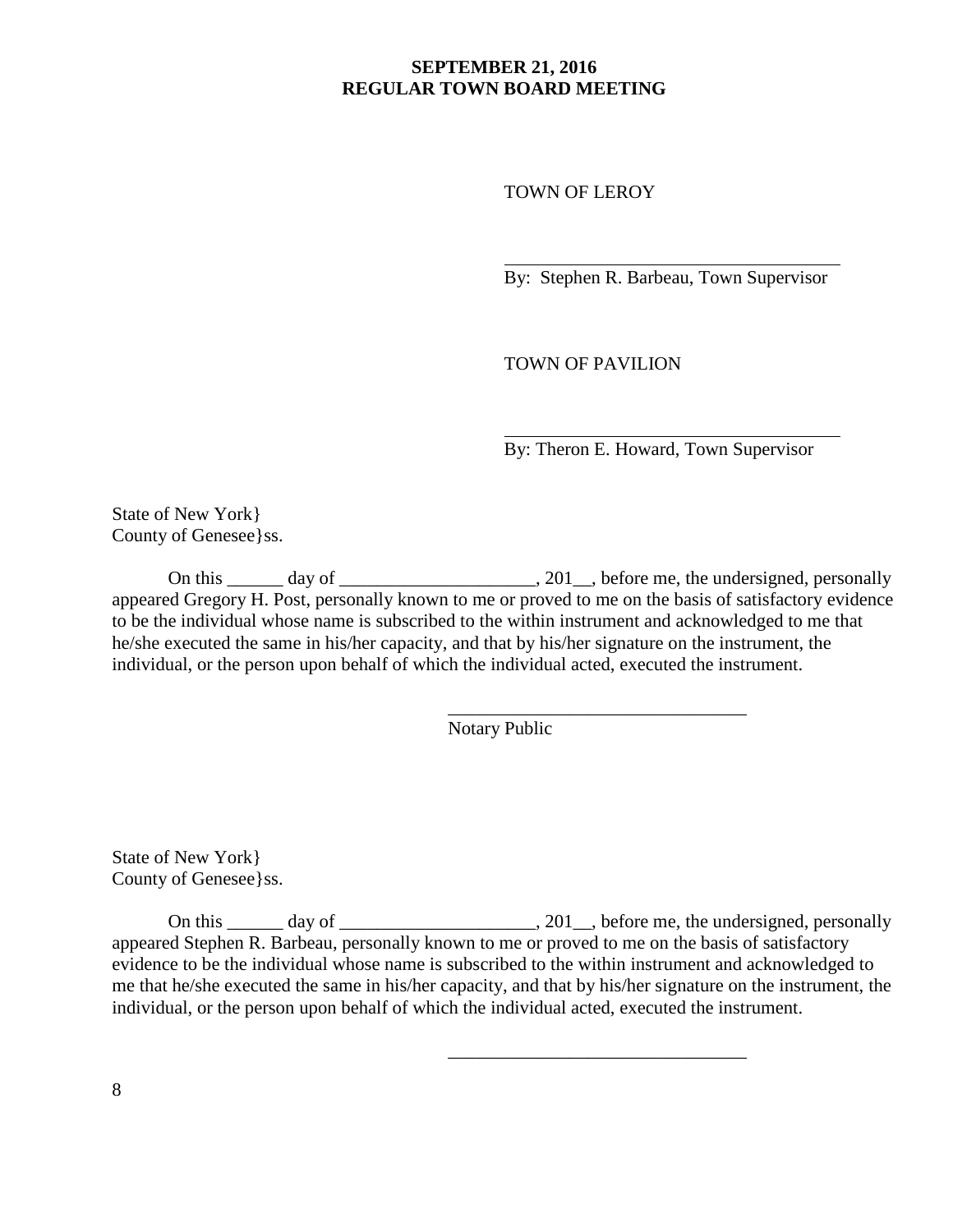Notary Public

State of New York} County of Genesee}ss.

On this \_\_\_\_\_\_ day of \_\_\_\_\_\_\_\_\_\_\_\_\_\_\_\_\_\_\_\_\_, 201\_\_, before me, the undersigned, personally appeared Theron E. Howard, personally known to me or proved to me on the basis of satisfactory evidence to be the individual whose name is subscribed to the within instrument and acknowledged to me that he/she executed the same in his/her capacity, and that by his/her signature on the instrument, the individual, or the person upon behalf of which the individual acted, executed the instrument.

Notary Public

 $\overline{\phantom{a}}$  , where  $\overline{\phantom{a}}$  , where  $\overline{\phantom{a}}$  ,  $\overline{\phantom{a}}$  ,  $\overline{\phantom{a}}$  ,  $\overline{\phantom{a}}$  ,  $\overline{\phantom{a}}$  ,  $\overline{\phantom{a}}$  ,  $\overline{\phantom{a}}$  ,  $\overline{\phantom{a}}$  ,  $\overline{\phantom{a}}$  ,  $\overline{\phantom{a}}$  ,  $\overline{\phantom{a}}$  ,  $\overline{\phantom{a}}$  ,  $\overline{\phantom{a}}$  ,

#### **RESOLUTION NO. 160:**

Supervisor Post offered the following:

#### **RESOLUTION TO APPROVE AGREEMENT WITH nCourt, LLC**

**WHEREAS**, a Company named nCourt, LLC has submitted a proposal in a Letter Agreement, dated August 5, 2016, that would allow this Company to collect fines, surcharges and any other costs levied by the Batavia Town Court, and

**WHEREAS**, the Batavia Town Judge, Michael Cleveland, submitted a Memo to the Town Board, dated August 17, 2016, requesting that the Town Board review and approve this Agreement, based upon the fact that it would provide a more secure mechanism for collection with a more effective and less time consuming process for Court personnel, and

**WHEREAS**, the Town Attorney has reviewed this proposed Agreement and determined that it will provide services to the Batavia Town Court with no costs or expenses to the Town of Batavia.

**NOW, THEREFORE, BE IT RESOLVED** by the Town Board of the Town of Batavia, New York, that a proposed Letter Agreement, dated August 5, 2016, with annexed Appendix A, Appendix B and a Bank Authorization annexed thereto, is hereby approved, and the Town Supervisor is hereby authorized and directed to sign the documents on behalf of the Town of Batavia.

**Second by:** Councilman Zambito **Ayes:** Post, Zambito, White, Michalak **APPROVED by unanimous vote** (4-0)

#### **RESOLUTION NO. 161:**

Councilwoman Michalak offered the following: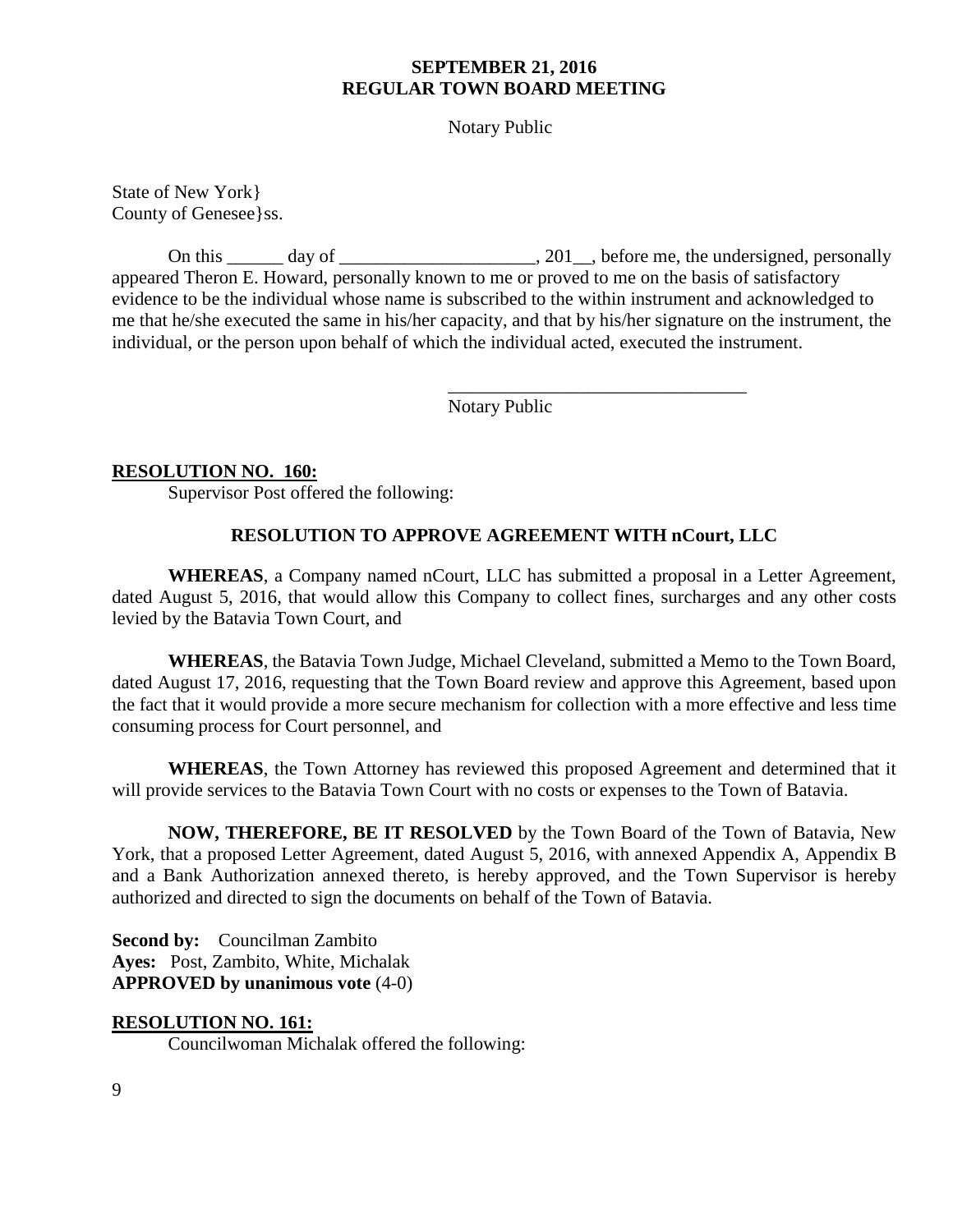#### **RESOLUTION TO APPROVE DRAINAGE EASEMENT**

**WHEREAS**, the Town of Batavia has or will be installing drainage areas and pipes upon portions of the Meadowbrook Estates Phase 9 Subdivision, and

**WHEREAS**, it will be necessary to obtain a Permanent Easement to construct a portion of a drainage system upon property owned by Justin and Michelle Mager, (hereinafter referred to as the "Owners"), and

**WHEREAS**, the Owners' parcel of land is situated in the Town of Batavia, located at 36 Edgewood Drive, and being designated with Tax Map No. 12.05-1-15, (hereinafter referred to as the "Property"), and

**WHEREAS**, the Owners of the Property will sign a Drainage Easement to the Town of Batavia, and

**WHEREAS**, the Town currently has an easement for drainage upon the property of the Owners, which will be abandoned as part of the new Drainage Easement.

**NOW, THEREFORE, BE IT RESOLVED** by the Town Board of the Town of Batavia, New York, that a certain Drainage Easement granted by the Owners of the Property, as set forth herein, running to the Town of Batavia is hereby approved and accepted, and a copy of the proposed Drainage Easement is hereby made a part of this Resolution by reference and shall be made part of the Town Board Minutes, and the Supervisor is hereby authorized to execute on behalf of the Town of Batavia any documents necessary to record the Easement.

**Second by:** Councilman Zambito **Ayes:** Michalak**,** Zambito, White, Post **APPROVED by unanimous vote (**4-0)

#### **RESOLUTION NO. 162:**

Councilman Zambito offered the following:

#### **AUTHORIZING BUDGET TRANSFERS FOR 2016**

**RESOLVED,** the Batavia Town Board hereby authorizes the following Budget Transfers:

| <b>General Fund:</b>                |         |                                         |
|-------------------------------------|---------|-----------------------------------------|
| From                                | Amount  | To                                      |
| A9089.802 Staff Development         |         | 1104.00   A1010.403 Town Board Contr    |
| A9089.802 Staff Development         | 150.00  | A9089.803 Leadership Genesee            |
| A1320.401 Auditor Projects          | 321.00  | A1320.400 Auditor Contr                 |
| A1355.200 Assessor Equip            |         | 287.00   A1355.401 Assessor Chargebacks |
| A1410.201 Records Mgmt Equip        | 1137.00 | A1410.402 Rec Mgmt Contr                |
| A9055.800 Disb Ins                  | 472.00  | A9040.800 Workman Comp                  |
| A3620.402 Bldg & Safety Engineering |         | 2500.00   A3620.400 Bldg & Safety Contr |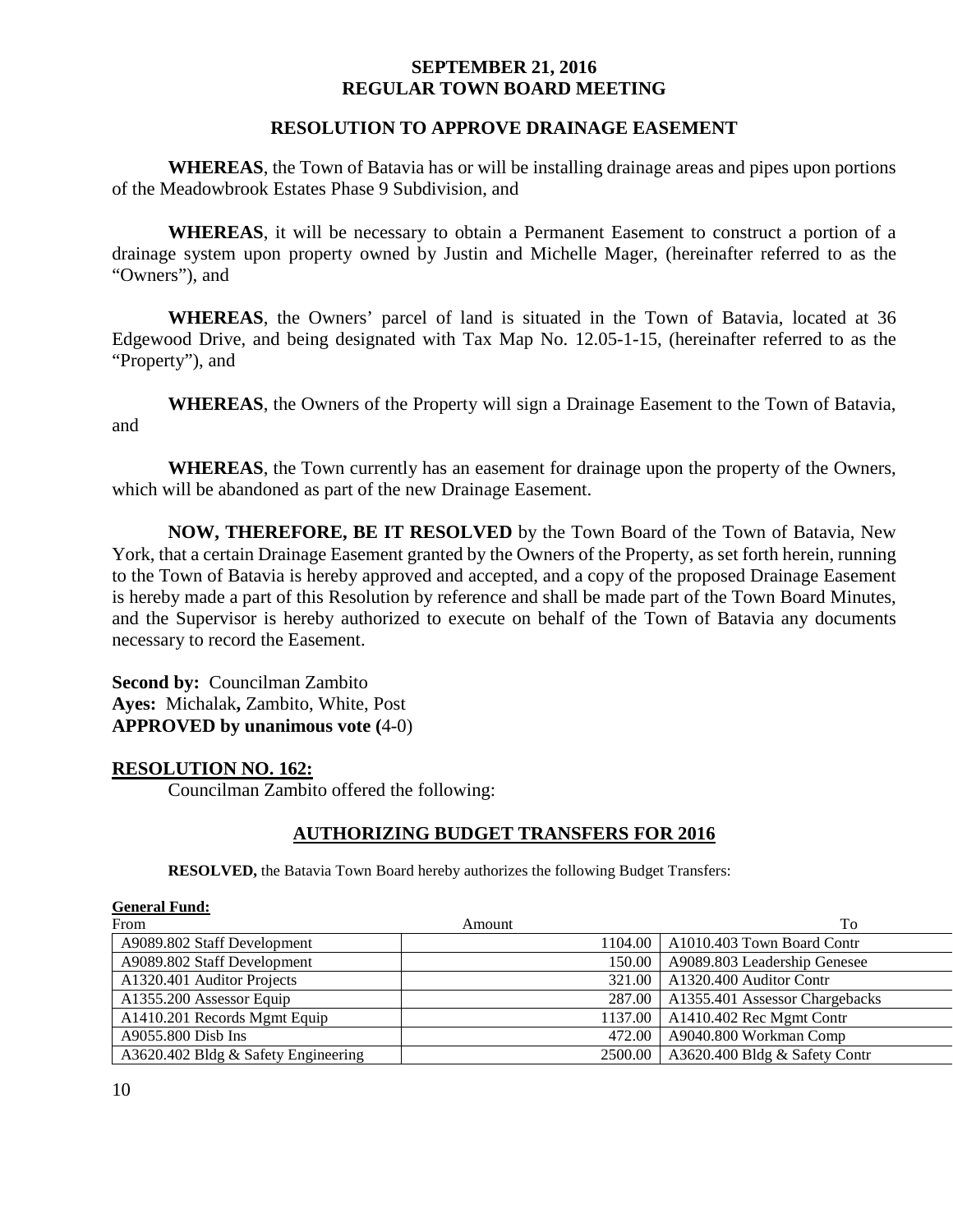| 0.400C<br>1990.<br>$Cont$ in $gencv$<br>A            | 2388.00 | A1950.<br>$.400 \text{ T}$<br>Property<br>On.<br>axes             |
|------------------------------------------------------|---------|-------------------------------------------------------------------|
| $0.400 \subset$<br>'990'<br>$\mathcal{L}$ ontingency | .0.00   | $\mathbf{r}$<br>.40 <sup>1</sup><br>989<br>Assets<br><b>Fixed</b> |

#### **Highway Fund:**

| From                          | Amount | To                                       |
|-------------------------------|--------|------------------------------------------|
| DA5130.200 Machinery Equip    |        | 1,653.00   DA9730.701 BAN Interest       |
| DA5130.200 Machinery Equip    |        | 22,150.00   DA9730.601 BAN Principal     |
| DA5142.400 Snow Removal Contr |        | 90,000.00   DA5110.400 Gen Repairs Contr |
|                               |        |                                          |
|                               |        |                                          |
|                               |        |                                          |
|                               |        |                                          |
|                               |        |                                          |
|                               |        |                                          |

**Second by:** Councilwoman Michalak **Ayes:** Zambito, Michalak, White, Post **APPROVED by unanimous vote (**4-0)

## **RESOLUTION NO. 163:**

Councilwoman White offered the following:

## **RESOLUTION TO AUTHORIZE PURCHASE OF DELL COMPUTERS ASSESSMENT DEPARTMENT AND TOWN COUNCIL**

**RESOLVED,** the Batavia Town Board hereby authorizes the purchase of one (1) Dell Latitude E5470 128GB SSD computer at a cost of \$705.47, for Town Council and one (1) Dell Latitude E5470 256GB SSD computer at a cost of \$859.84, for the Assessment Department, New York State Contract #83AHG (quotes attached), and the purchase of a 27 inch monitor for the Assessment Department at a cost not to exceed \$200.00; and be it further

**RESOLVED,** the expenditures will be appropriated from the following line items:

| A1355.200             | \$1,059.84 |
|-----------------------|------------|
| A <sub>1010.200</sub> | \$ 705.47  |

**Second by**: Councilman Zambito **Ayes:** White, Zambito, Michalak, Post **APPROVED by unanimous vote** (4-0)

#### **RESOLUTION NO. 164:**

Supervisor Post offered the following:

## **PROFESSIONAL SERVICES AGREEMENT**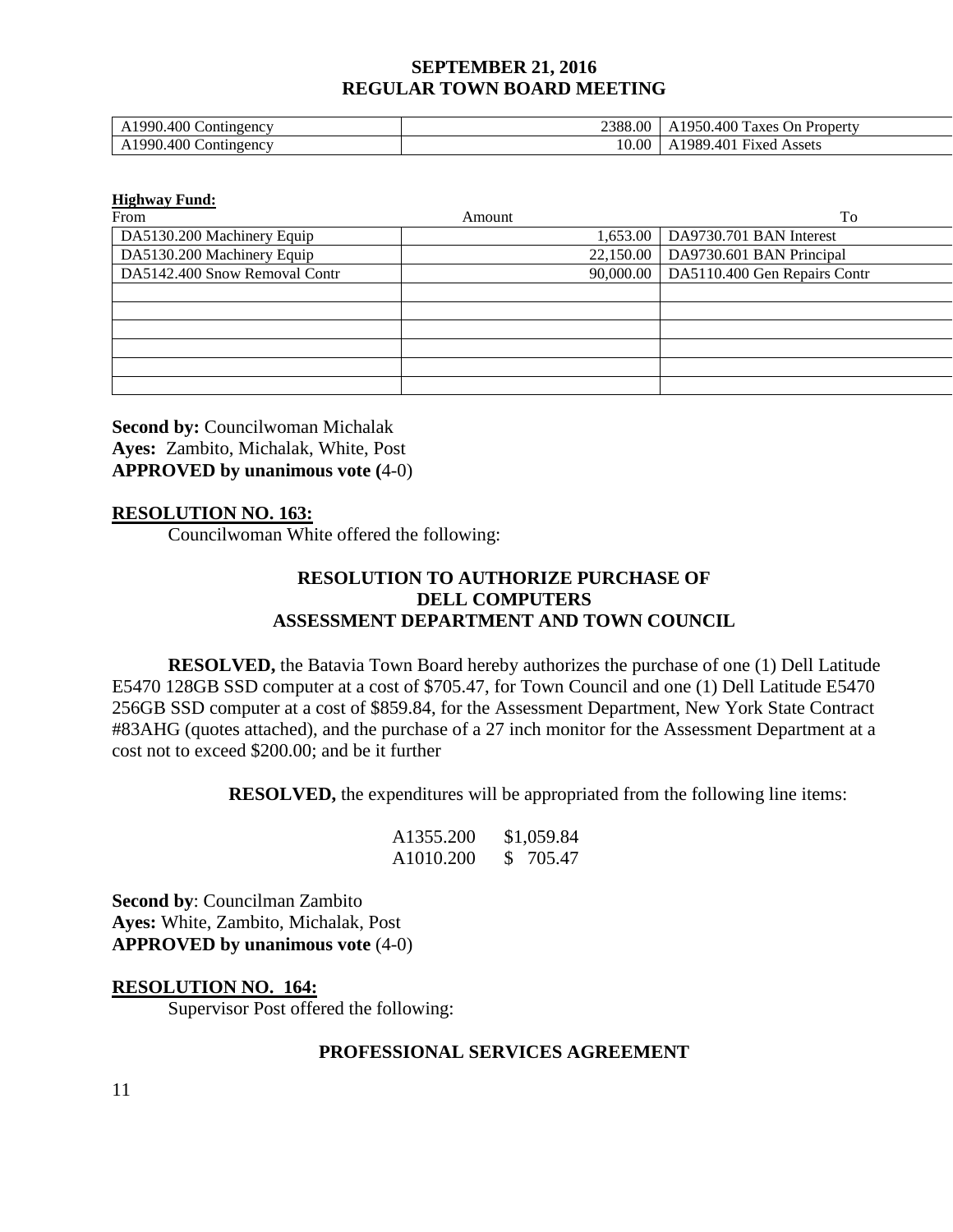## **CLARK PATTERSON LEE FOR STRUCTURAL DESIGN SERVICES**

**WHEREAS,** structural design services are needed for the construction of a new pedestrian bridge over the Tonawanda Creek as part of the Ellicott Trial project; and

**WHEREAS,** the Town staff will assist with the design but are required to work under a structural engineer familiar with NYSDOT bridge design requirements; and

**WHEREAS,** Clark Patterson Lee has quoted a not to exceed price of thirty thousand dollars (\$30,000) to provide structural design for the design of the new pedestrian bridge; and

**WHEREAS,** the Asst. Town Engineer has reviewed and recommends acceptance of the Clark Patterson Lee proposal.

**WHEREAS,** this agreement is contingent upon the Town Supervisor and City of Batavia Manager approval of the conceptual plans for proposed bridge.

# **NOW, THEREFORE, BE IT**

**RESOLVED,** the Batavia Town Board hereby authorizes the Supervisor to execute the Engineering Consultant Agreement with Clark Patterson Lee to complete the design work for the pedestrian bridge over the Tonawanda Creek for the Ellicott Trail Project in the amount of \$30,000, if the conceptual plans for the bridge are approved by the Town Supervisor and City of Batavia Manager.

**Second by: Councilwoman White Ayes:** Post, White, Michalak, Zambito **APPROVED by unanimous vote** (4-0)

## **RESOLUTION NO. 165:**

Councilwoman Michalak offered the following:

# **CONSULTANT AGREEMENT ELLICOTT TRAIL PROJECT CSX BRIDGE REVIEW**

**WHEREAS,** the Town of Batavia received funding from the N.Y.S. Department of Transportation for the design of the Ellicott Trail Project through the City and Town of Batavia (Project number 4760.79) in the amount of \$171,000; and

**WHEREAS,** the project includes the rehabilitation of an existing bridge over the CSX railroad; and

**WHEREAS,** CSX Transportation, Incorporated requires that the bridge rehabilitation details be reviewed prior to construction and has prepared a proposal preliminary engineering review agreement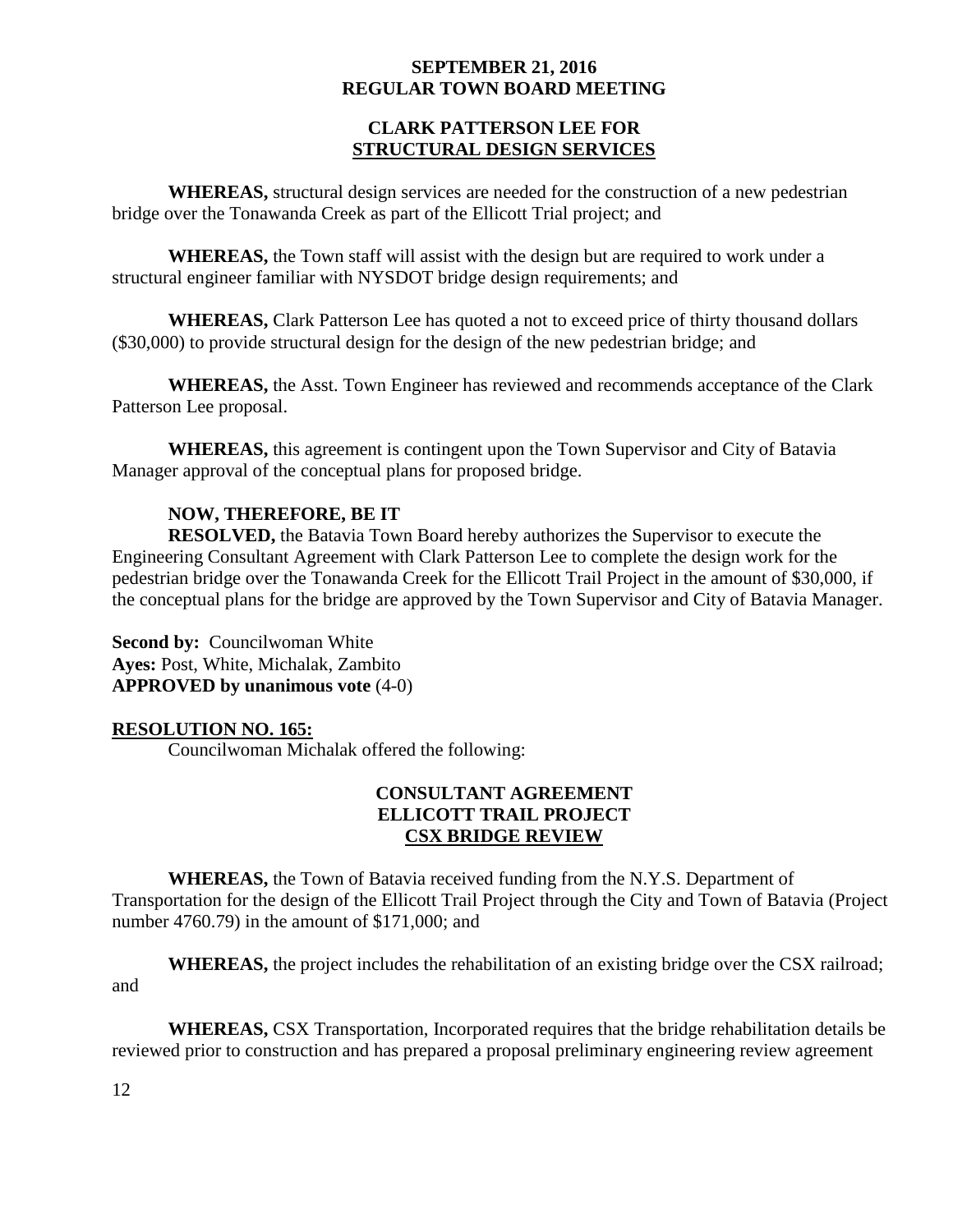(attached) in the advanced payment amount of \$13,860; and

**WHEREAS,** the advance payment is a deposit not a fee to be held in an account against which actual CSX costs are assessed. If the actual costs are less than the deposit, a refund will be returned, and if the actual costs are more than the deposit, an additional deposit will be requested; and

**WHEREAS,** the Assistant Town Engineer reviewed and recommends the Town enter into the preliminary engineering review agreement with CSX Transportation, Incorporated

# **NOW, THEREFORE, BE IT**

**RESOLVED,** the Batavia Town Board hereby authorizes the Supervisor to execute the preliminary engineering agreement with CSX Transportation, Incorporated to complete the engineering review for the proposed rehabilitation of the CSX railroad bridge for the Ellicott Trail Project in the advanced payment amount of \$13,860; and be it further

**RESOLVED,** if the actual costs are less than the deposit, a refund will be returned, and if the actual costs are more than the deposit, an additional deposit will be requested by CSX.

**Second by:** Councilman Zambito **Ayes:** Michalak, Zambito, White, Post **APPROVED by unanimous vote** (4-0)

### **RESOLUTION NO. 166:**

Councilman Zambito offered the following:

## **FINAL ACCEPTANCE OF PROJECT AS COMPLETE PRATT AND POWERS ROADS WATERMAIN**

**WHEREAS,** Randsco Pipeline, Incorporated has certified completion of the Pratt and Powers Roads water main project, and

**WHEREAS,** the Town Engineer has certified and approved the project as complete, and

**WHEREAS,** the Town of Batavia has an operator, Paul Barrett (NYSDOH# NY0037009), appropriately licensed by New York State to oversee operation of the Pratt and Powers Roads Water Project.

## **NOW, THEREFORE, BE IT**

**RESOLVED,** the Town of Batavia hereby accepts the project as complete and has previously approved final payment.

**Second by: Councilwoman Michalak Ayes:** Zambito, Michalak, White, Post **APPROVED by unanimous vote** (4-0)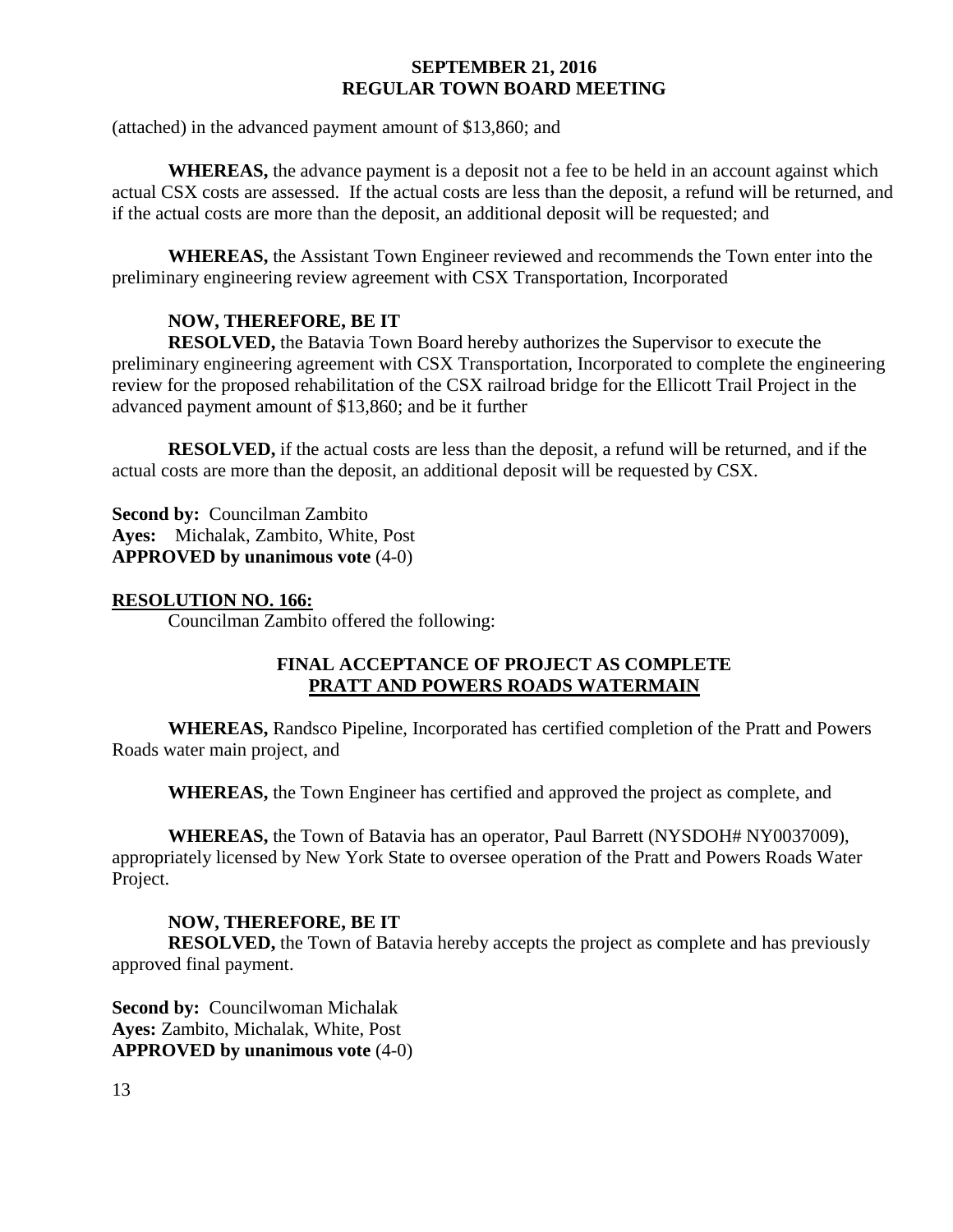### **RESOLUTION NO. 167:**

Councilwoman White offered the following:

## **FCC SPECTRUM LEASE AGREEMENT FOR SENSUS RADIO READ EQUIPMENT**

**WHEREAS,** the Town of Batavia has Sensus radio read equipment to read water meters; and

**WHEREAS,** Sensus holds a license for any radio frequency (spectrum). The FCC requires that the end users of the licensed spectrum hold a sub-lease from Sensus; and

**WHEREAS,** the Town must enter into a FCC Notification for Spectrum Manager Lease Ownership Disclosure Information and Spectrum lease Agreement to meet FCC requirements (agreement attached); and

**WHEREAS,** there is no additional cost to the Town for the spectrum lease.

# **NOW, THEREFORE, BE IT**

**RESOLVED,** the Town of Batavia hereby authorizes the Supervisor to execute the FCC Notification for Spectrum Manager Lease Ownership Disclosure Information and Spectrum Lease Agreement, a copy of which is annexed hereto and made a part of the minutes; and be it further

**RESOLVED,** there is no additional cost to the Town for the spectrum lease.

**Second by**: Councilman Zambito **Ayes:** White, Zambito, Michalak, Post **APPROVED by unanimous vote** (4-0)

**SUSPEND THE RULES**-Motion Councilwoman Michalak, second Councilman Zambito to suspend the rules to introduce additional resolutions. **Ayes:** Michalak, Zambito, White, Post **MOTION CARRIED by unanimous vote** (4-0)

#### **RESOLUTION NO. 168:**

Supervisor Post offered the following:

## **RESOLUTION TO ESTABLISH LINE ITEMS FOR HIGHWAY BAN**

**RESOLVED,** the Batavia Town Board hereby establishes the following line items:

DA9730.601 BAN Principal DA9730.701 BAN Interest

14 **Second by: Councilman Zambito Ayes:** Post, Zambito, White, Michalak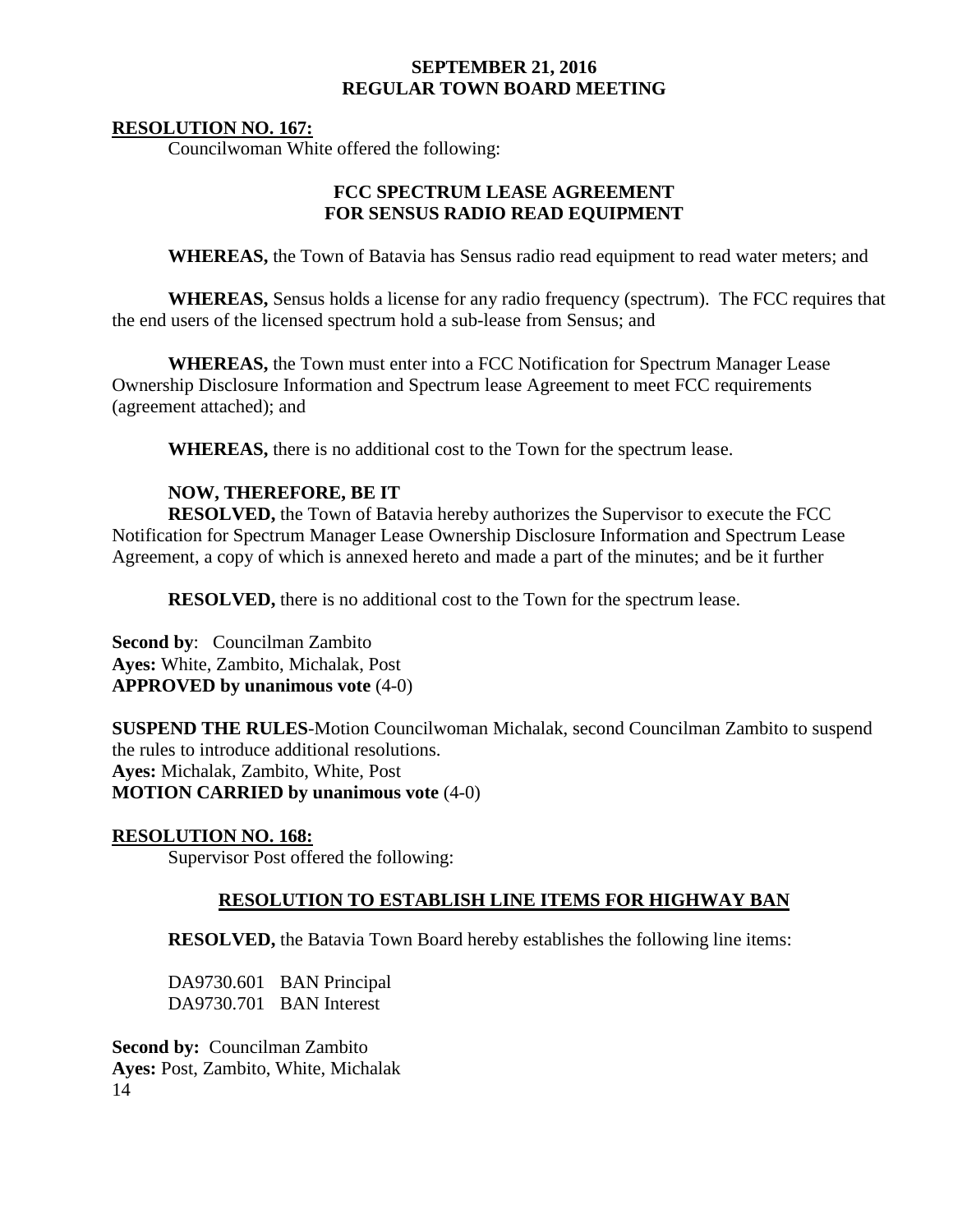### **APPROVED by unanimous vote** (4-0)

### **RESOLUTION NO. 169:**

Councilwoman Michalak offered the following:

## **RESOLUTION TO AUTHORIZE PURCHASE OF ADDITIONAL OFFICE 365 LICENSE**

**WHEREAS**, currently the Town has 31 Office 365 subscriptions; and

**WHEREAS,** an additional subscription is needed for the assessment clerk; and

**WHEREAS,** the cost for one additional subscription of Office 365 for one year is \$60.18, NYS Contract# R86AGD (Dell quote attached).

**NOW, THEREFORE BE IT RESOLVED,** that the Batavia Town Board hereby authorizes the purchase of one additional Office 365 subscription at a cost of \$60.18 for one year; and be it further

**RESOLVED,** the expenditure will be appropriated from line item A1680.402.

**Second by:** Councilman Zambito **Ayes:** Michalak, Zambito, Whtie, Post **APPROVED by unanimous vote** (4-0)

**Abstract No. 9-2016:** Motion Councilwoman White, second Councilwoman Michalak to authorize the Supervisor to pay the following vouchers:

| General               | \$100,872.94 |
|-----------------------|--------------|
| Highway               | 199,939.05   |
| Sewer No. 1           | 3,380.53     |
| Sewer No. 2           | 286,881.01   |
| Water                 | 26,690.96    |
| Pratt                 | 4,465.00     |
| <b>Ellicott Trail</b> | 13,860.00    |
| <b>Townline Joint</b> | 117.00       |
| <b>Total</b>          | \$636,206.49 |

Check numbers 17158 – 17203, 17205 - 17223, 17225 – 17236, SM: 1088, ACH: \$11,815.62, Online: \$7,756.41, Wire: \$396,578.68 **Ayes:** White, Michalak, Zambito, Post **MOTION CARRIED by unanimous vote** (4-0)

## **DEPARTMENT REPORTS:**

15